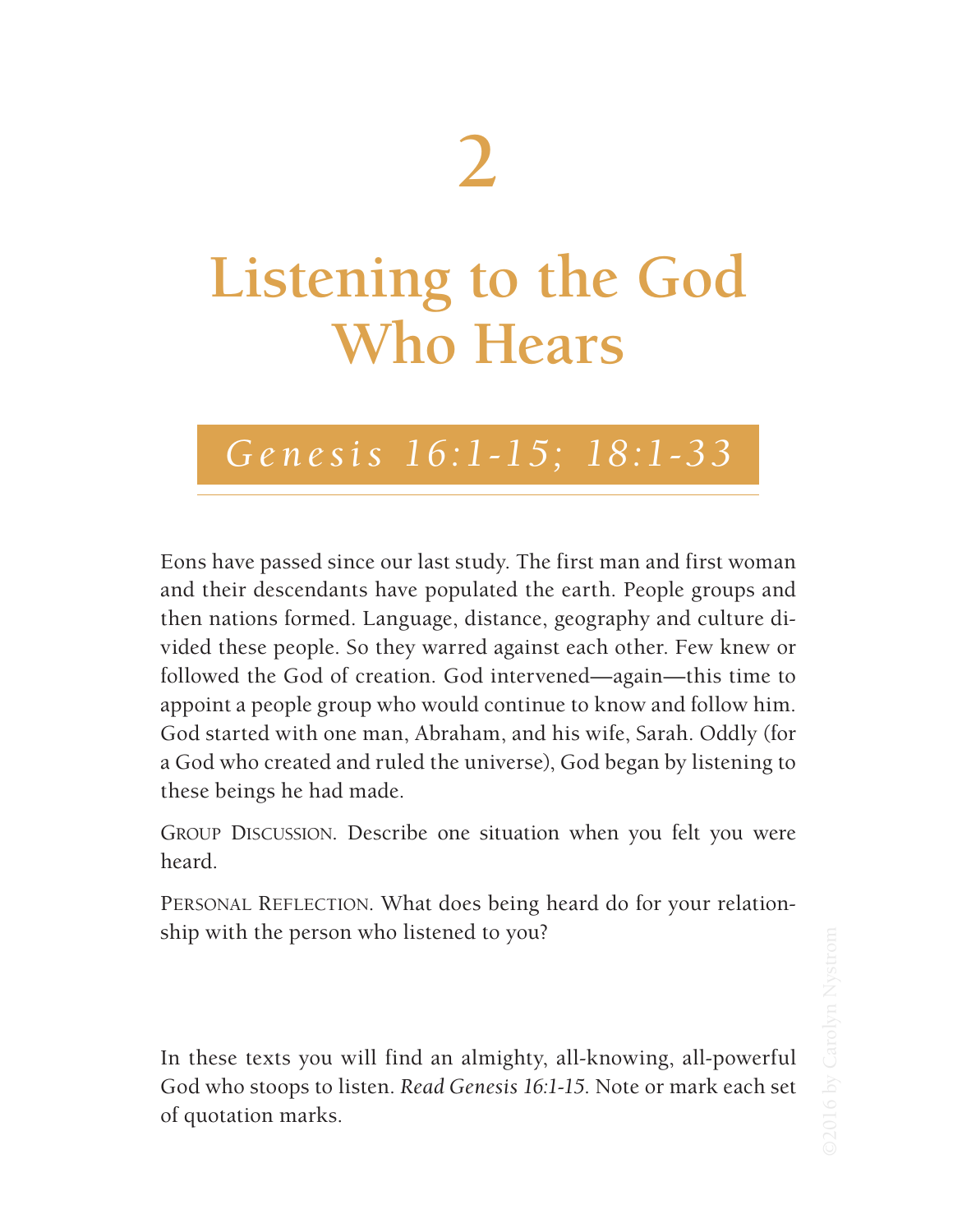1. What details reveal the various motives and emotions of the characters in verses 1-6?

Who do you most empathize with and why?

2. Focus on the conversation between Hagar and the angel of the Lord in verses 7-15. How did the angel of the Lord help Hagar to speak her heart?

3. What did the angel of the Lord reveal to Hagar?

If you had been Hagar, would you have wanted to know all this? Why or why not?

<sup>4.</sup> Look again Hagar's words in verse 13, "You are the God who sees me." What does this suggest about Hagar's understanding of God's care for her?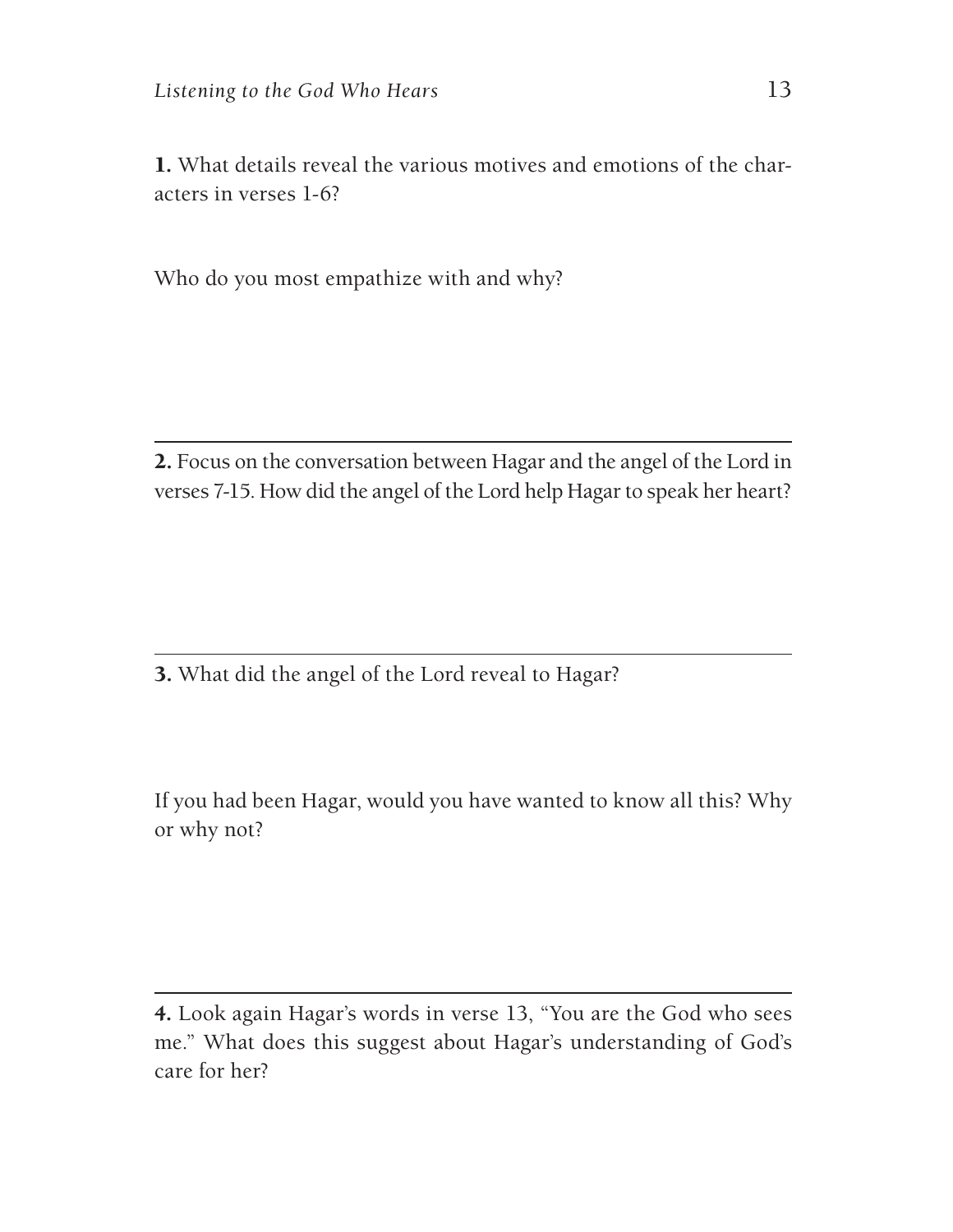*Read Genesis 18.*

5. What are some ways that Abraham showed hospitality to his guests?

6. In view of the whole story, why do you think Sarah laughed (v. 12)?

7. The text identifies one of Abraham's three visitors as "the LORD." As you listen in to the conversation beginning at verse 16 between Abraham and his visitor, what appears to be the relationship between Abraham and "the LORD"?

8. What do you learn of the character of Abraham?

What did Abraham learn about the character of the Lord from this conversation?